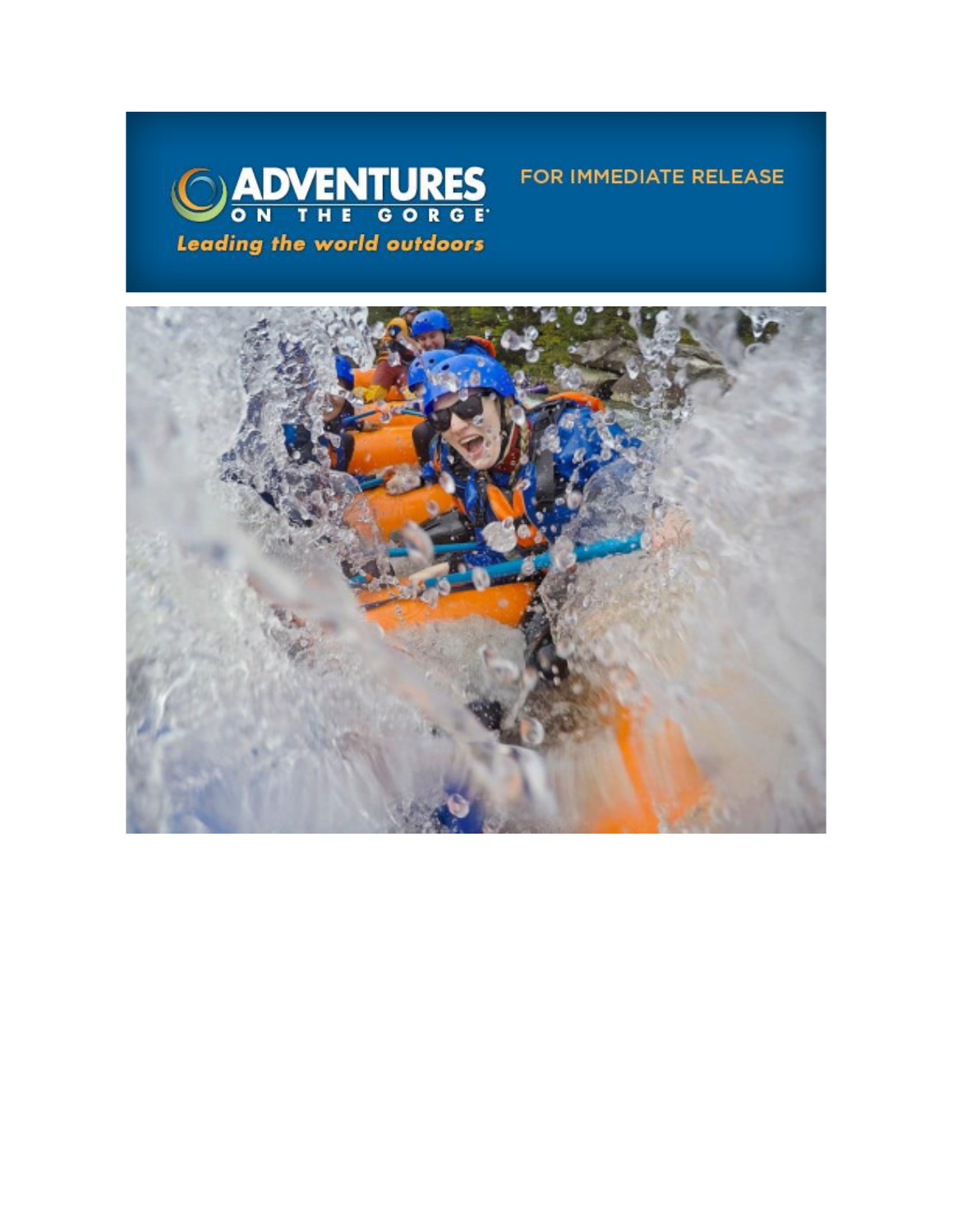

Jo-Beth Stamm guides on the New and Gauley Rivers when she is not a flight nurse.



Jayann Jones is a schoolteacher and river guide..

For Immediate Release Photos Available

## **Adventures on the Gorge to Offer Virtual Adventure Forums**

FAYETTEVILLE, W. Va., Jan. 7, 2021 - Southern West Virginia's Adventures [on the Gorge](https://click.icptrack.com/icp/relay.php?r=13440961&msgid=470343&act=3SPQ&c=1378153&destination=http%3A%2F%2Fwww.adventuresonthegorge.com%2F&cf=13608&v=5a6d29c5bd89500c6946838c97b8849561ebbd48dbb2fdae9fe0068cb3f8e60e) (AOTG), located on the rim of America's newest national park – the [New River Gorge National Park & Preserve](https://click.icptrack.com/icp/relay.php?r=13440961&msgid=470343&act=3SPQ&c=1378153&destination=https%3A%2F%2Fwww.nps.gov%2Fneri%2Findex.htm&cf=13608&v=7a55c2f9fbd36050fd920611b4f9f5233236fe343627cd8afd59cdc1b46b572d) – is offering a series of [adventure forums](https://click.icptrack.com/icp/relay.php?r=13440961&msgid=470343&act=3SPQ&c=1378153&destination=https%3A%2F%2Fadventuresonthegorge.com%2Fadventure-forum%2F&cf=13608&v=11e4c433b390a38e11cd09db5648a427b3ae2391b903b30595c76a808536f11f) starting January 8, 2021.

These online webinars will cover pertinent adventure travel topics such as the commercial whitewater industry, diversity in the outdoors and local dining options. The first topic will be "Women of Whitewater" at 7 p.m. January 8 followed by "The Fayetteville Food Scene" January 22.

The first forum will feature four women with extensive whitewater experience working as guides for AOTG and other area outfitters:

- Schoolteacher Hillarie Jones began guiding in the 1970s and is likely the second woman to ever guide a whitewater raft in West Virginia.
- Joy Marr started guiding in West Virginia in 1977. She went on to guide internationally and even had a short stint as a river ranger in the New River Gorge. Joy owns a hostel in the area and is the proprietor of Gourmet on the Gorge, specializing in catering and cooking education.
- Jayann Jones has been guiding actively for 26 years for a number of companies, including Songer Whitewater and Adventures on the Gorge starting in 2012. Jayann – no relation to Hillarie – is also a schoolteacher.
- Jo-Beth Stamm is a flight nurse who was a full-time guide for 13 years before scaling back to a part-time role. She has worked for Adventures on the Gorge since 2012.

The webinars are free to join and will be conducted on the Zoom platform. Participants can register online by going to [adventuresonthegorge.com/adventure-forum/.](https://click.icptrack.com/icp/relay.php?r=13440961&msgid=470343&act=3SPQ&c=1378153&destination=https%3A%2F%2Fadventuresonthegorge.com%2Fadventure-forum%2F&cf=13608&v=11e4c433b390a38e11cd09db5648a427b3ae2391b903b30595c76a808536f11f) The company will notify those on its email newsletter list of future forums. To be added to this list, register at [adventuresonthegorge.com/.](https://click.icptrack.com/icp/relay.php?r=13440961&msgid=470343&act=3SPQ&c=1378153&destination=https%3A%2F%2Fadventuresonthegorge.com%2F&cf=13608&v=a83cd0882452dd5ad1794082623f8c176d7586c5f6015a054a1c7b875f219550)

"As the state's largest outfitter and the result of the merger of multiple industry pioneers, we have seen this industry grow from infancy to maturity," said Roger Wilson, CEO of Adventures on the Gorge. "Between our staff, alumni and friends, we have a deep bench of experienced adventurers who are willing to share their insights and stories."

## **History of AOTG**

The origins of whitewater rafting in West Virginia can be traced back to the mid-1960s when college-aged adventurers took Army surplus rafts and taught themselves how to navigate the New River. The nearby Gauley River offered even more challenges with plenty of rapids, and it was not unusual to see a dedicated group pulling out of the river to scout the rapids and determine the best routes in which to navigate them.